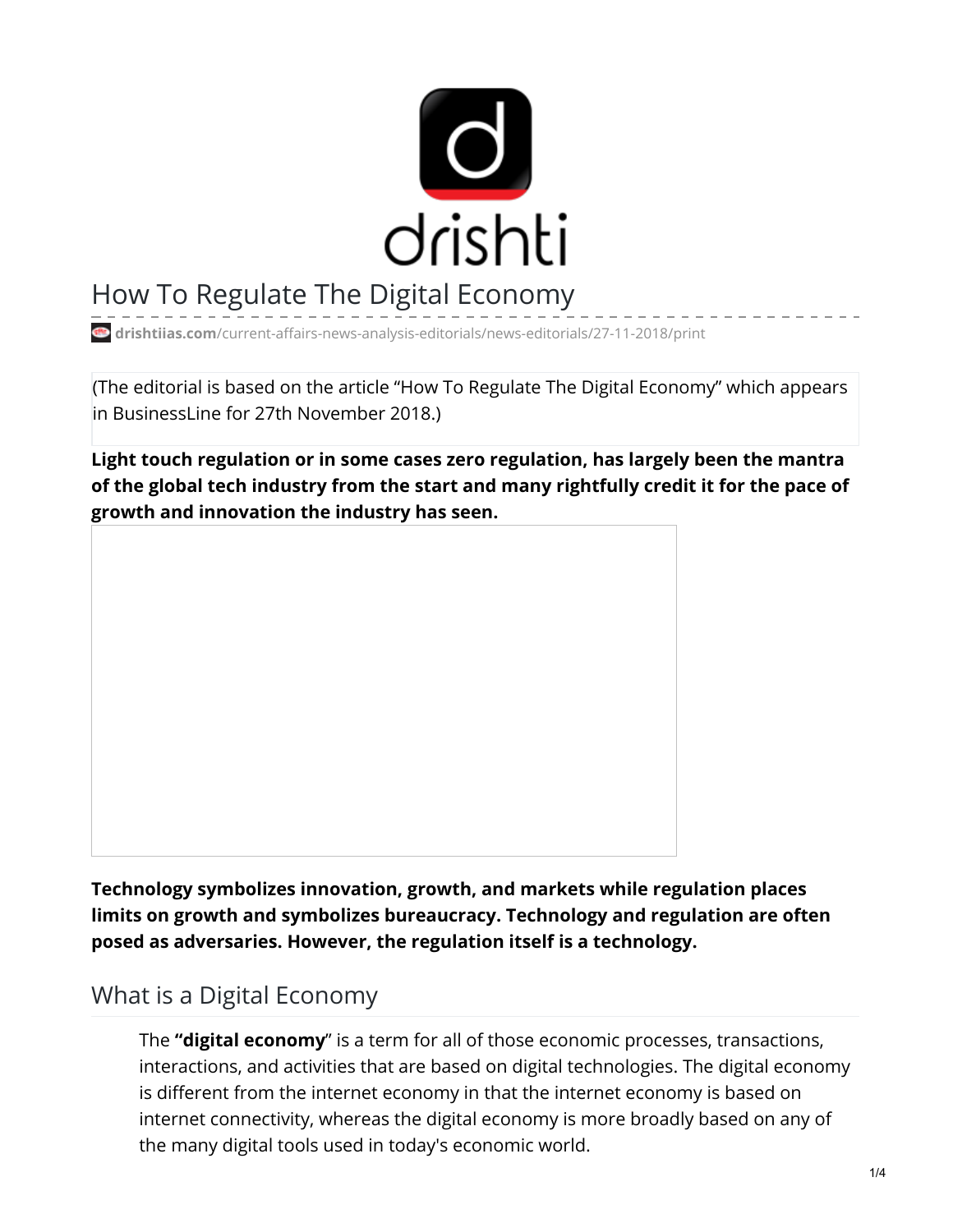## Advantages of a Digital Economy

- **Removal of Black Economy:** When transactions are made digitally, they can be monitored. By restricting cash-based transactions and using only digital payments, the government can efficiently expel the black economy.
- **Increase in Revenues:** Since each transaction is recorded, customers will get a bill for their purchase, and the merchants are bound to pay sales tax to the government. This, in turn, increases the revenue of the government – thus resulting in the growth of the overall financial status of the country.
- **Empowerment to People:** One of the biggest advantages of moving towards a digital economy is that it empowers citizens. One example of that would be the LPG subsidy that the government gives to the common people. This subsidy payment is done via bank transfers only.
- **Paves the way to e-governance:** The quicker, safer, and more efficient alternative to traditional governance, e-governance will be the ultimate outcome of the digital economy. Digital economy will definitely pave a way to e-governance, where delivery of all government services would be done electronically.
- **Creation of new jobs:** The digital economy has a lot of potentials to enhance job opportunities in new markets as well as increasing employment opportunities in some of the existing occupations in the government. This way, the unemployment rate in the country is bound to decrease.

## Why Regulation is Needed?

- **"Free" services, almost the sine qua non of the digital world, aren't really so. Firms earn money by using the personal data collected to ensure targeted advertising, cross-selling other products/services.** Personalization is based on data. Notwithstanding the compelling advantages, unless suitably regulated, the consumer will be severely disadvantaged.
- Though digital operations benefit consumers by increasing competition and innovation. To protect users from frauds and scams regulations are vital.
- To control the growth of the dark web and to check the spread of rumour (eg. fake news) which lead to social disturbances, digital economy regulations are necessary.
- In particular, the exponential growth of online applications in two areas—short-term property rentals and ride sharing—have led to calls for greater scrutiny and regulation. The growth of these services has been met with concerns in a number of jurisdictions about passenger safety as well as labor standards for drivers.

#### **Current Regulatory Framework**

The Information Technology Act, 2000 (IT Act, 2000) and Information Technology (Intermediaries Guidelines) Rules, 2011 (Rules) govern all Information Technology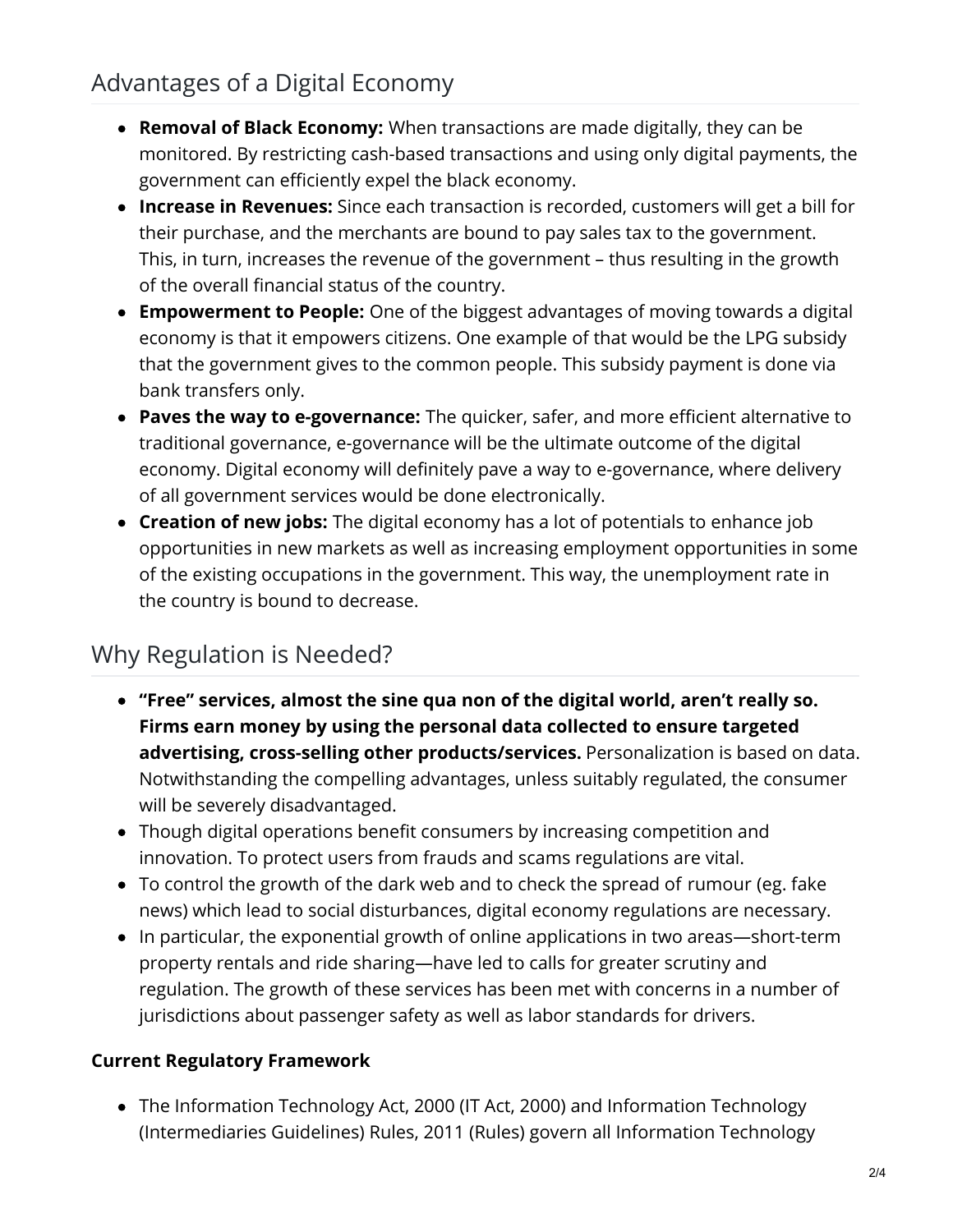intermediaries.

- Section 79 of the IT Act provides that an intermediary is not liable for any third-party content hosted/made available through such intermediary when:
	- The contravention is done without its knowledge, or
	- The intermediary observes due diligence and abides by other guidelines prescribed by the Government.

## Way Forward

- **The internet is fragmented, which has resulted in a differentiated approach to policy-making.** The Indian draft law on data localization is a glaring example. Instead of focussing on strengthening the mechanisms to improve data access for law enforcement, it has suggested that all data should have a copy in India (which is not a good solution to the problem and almost impractical).
- Regulation must, therefore, be technology agnostic meaning it must be effective, irrespective of the underlying technology. **Our regulatory systems, therefore, need to be equipped to understand the evolving risks and guide firms to place appropriate safeguards.**
- While addressing **price elasticity\*** and curbing ill-effects of monopolies, regulators will have to ensure that they don't reinvent the wheel. A**t any cost, the government/regulatory body must resist getting into the business themselves.**
- The increasing pace and scope of innovation and other geopolitical dynamics like globalization may restrict the government's scope for regulation. To overcome this restriction while providing sufficient legroom for innovations, what can be done is enforce some sort of '**technology sandboxing\***' (sandboxes are very common in computing and regulatory sandboxes\* common in the financial sector). Moreover, global institutions like the UNCTAD are at the forefront, discussing ways to protect/regulate data globally, and India should heed to and recommend its own, recommendations on such global forums.
- While there is increasing consensus that there is a real need for more regulation, there is also increasing concern about the 'how'. Regulations should create a competitive environment and also not be apprehensive of incumbents failing (as more startups in this sector fail than succeed).
- There is a need for co-creation and co-ownership of a digital world where innovation and security co-exist. This would require not just industry and regulators/government to meaningfully co-operate but also the regulators and government bodies to harmonize their regulatory approaches so that they see the "big picture" together.
- **\*Price elasticity of demand** is a measure of the change in the quantity demanded or purchased of a product in relation to its price change.
- **\*Sandboxing** : (in computing) an isolated environment in which a program can be run or tested, for example to prevent accidental damage to other parts of the system; A